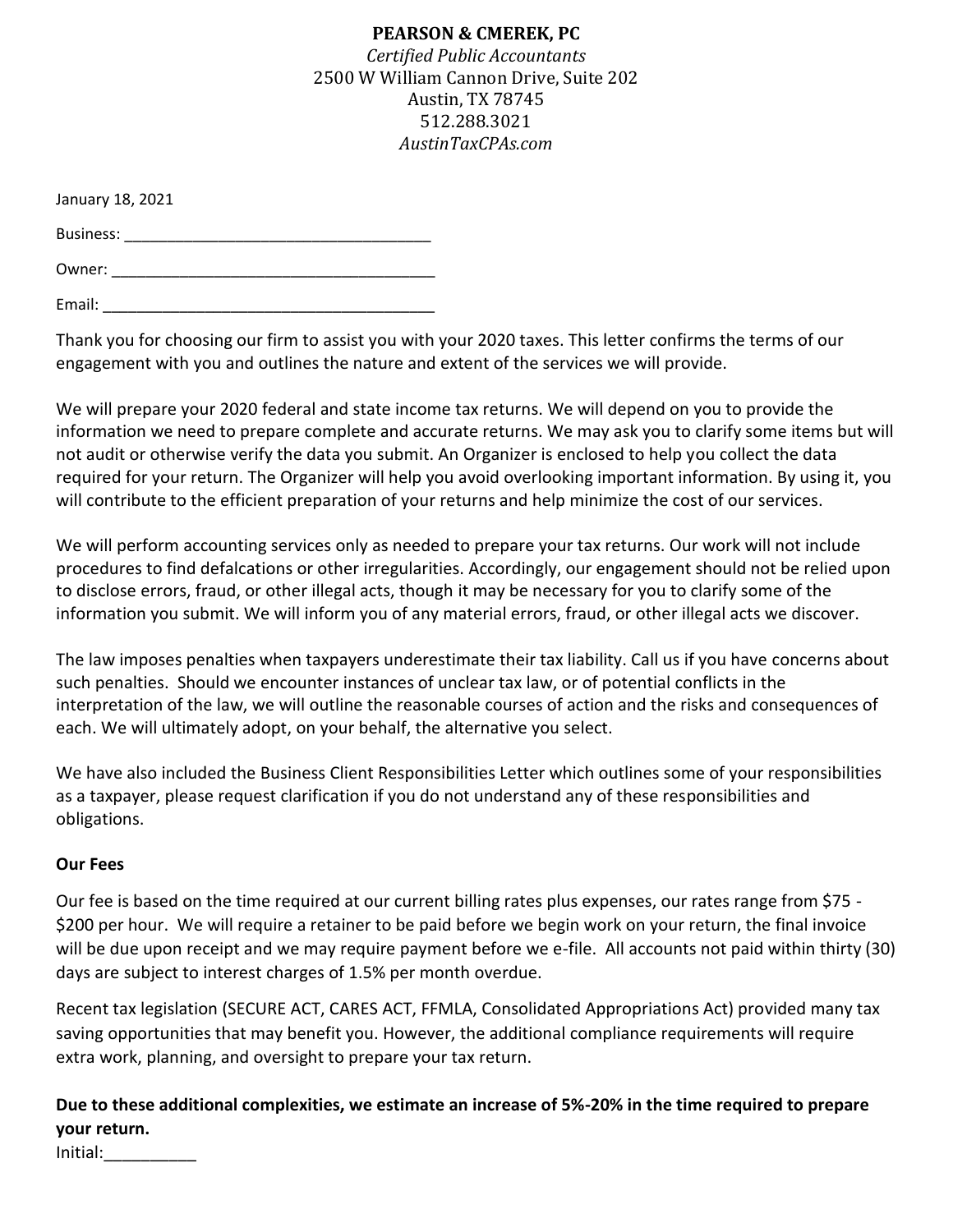## **PEARSON & CMEREK, PC** *Certified Public Accountants* 2500 W William Cannon Drive, Suite 202 Austin, TX 78745 512.288.3021 *AustinTaxCPAs.com*

Page 2, January 18, 2021

We will return your original records to you at the end of this engagement. Store these records, along with all supporting documents, in a secure location. We retain copies of your records and our work papers from your engagement for up to four years, after which these documents will be destroyed.

Review all tax-return documents carefully before signing them. Our engagement to prepare your 2020 tax returns will conclude with e-filing of your return(s).

Thank you for the opportunity to be of service. If you have any questions, contact our office at 512.288.3021

Sincerely,

# *Pearson & Cmerek, PC*

Signature:\_\_\_\_\_\_\_\_\_\_\_\_\_\_\_\_\_\_\_\_\_\_\_\_\_\_\_\_\_\_\_\_\_\_\_\_

Owner:\_\_\_\_\_\_\_\_\_\_\_\_\_\_\_\_\_\_\_\_\_\_\_\_\_\_\_\_\_\_\_\_\_\_\_\_\_\_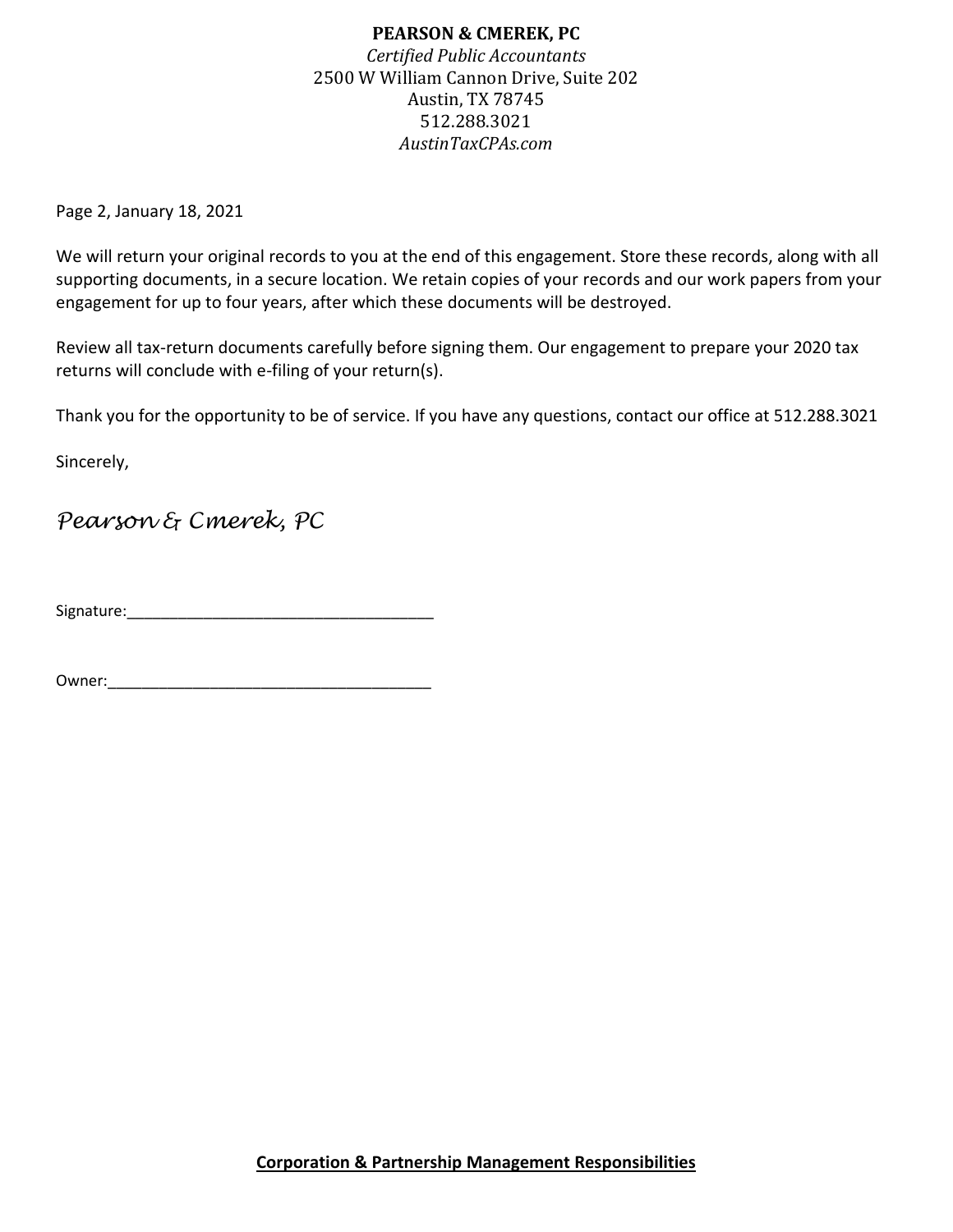### **PEARSON & CMEREK, PC** *Certified Public Accountants* 2500 W William Cannon Drive, Suite 202 Austin, TX 78745 512.288.3021 *AustinTaxCPAs.com*

Please read the following list of client responsibilities. If you NOT fully understand your responsibilities and obligations, please contact our office for clarification.

 **Income** - Provide us with a QuickBooks Accountant's copy or access to QBO and other supporting data needed to prepare your tax returns. It is your obligation to provide us with accurate and complete information, including worldwide income.

#### **S Corporation Only:**

- o **Officer salaries** You are responsible for determining the appropriate salary or wage to pay shareholders. If the IRS determines that the S Corporation made distributions in lieu of an appropriate shareholder salary or wage, the IRS may reclassify the payments. As a result of the reclassification, the shareholder and S Corporation may be responsible for employment taxes on the reclassified amounts.
- o **S Corporation distributions** Distributions should be made to shareholders on a per-share, per-day basis. If distributions were not made proportionately, the IRS may revoke the entity's S-election which may result in unfavorable tax consequences. As such, it is your responsibility to ensure that shareholder distributions are made pro-rata.

#### **Partnership Only:**

- Partnership or LLC agreement You should review your partnership (or LLC) agreement with your attorney to ensure to meets your goals for transfer of ownership and distribution of income. Often, partnership agreements do not address the transfer of ownership or may need to be updated as situations change.
- o **Partnership allocation of income and expenses** You are responsible for verifying the accuracy of both the allocation of partnership income per the terms of the partnership agreement and the partnership income calculations used in the preparation of the tax return.
- o **Partner** salaries A partner of LLC member who receives a guaranteed salary payment is not regarded as an employee of the entity for the purpose of withholding or Social Security taxes. Therefore, any additional fringe benefits a partner receives are not subject to withholding. These fringe benefits may, however, be included in the income of the partner of LLC member. You are responsible for informing us of the total guaranteed payments, including fringe benefits, received by each partner or LLC member.
- **Documentation** You are responsible for maintaining adequate documentation to substantiate the accuracy and completeness of your tax returns. You should retain all documents that provide evidence and support for reported income, credits, and deductions on your returns. You are responsible for adequacy of all such documents. **We recommend keeping all receipts AND corresponding bank and credit card statements.**
- **Personal expenses** Unless we are otherwise advised, you are responsible for confirming that personal expenses, if any, are segregated from business expenses and expenses such as meals, travel, and entertainment, vehicle use, gifts, and related expenses, are supported by necessary records required by IRS.
- **Employment records** You are responsible for obtaining Forms I-9, Employment Eligibility Verification Form from each new employee at the time of employment. In addition, Federal Form W-4, Employee's Withholding Allowance Certificate.
- **Worker classification** You are responsible for determining the correctness of any employment relationship which you have deemed to be that of an independent contractor. Payroll tax withholding and related employer payroll tax implications result from this determination. We recommend obtaining a Form W-9 Request for Taxpayer Identification Number and Certification, signed by the independent contractor.
- **1099-MISC issuance** You are responsible to engage our firm to prepare the Form 1099-MISC for contractors if necessary. Form 1099- MISC need to be issued to non-incorporated vendors who receive more than \$600 in payments for services or rents. Please contact Lisa, [lisa@atcpas.com,](mailto:lisa@atcpas.com) by December 15 to determine if necessary.
- **Vehicle deduction substantiation** IRS is using preparer penalties to strongly encourage tax preparers to educate taxpayers about proper documentation for vehicle expenses**. Estimating business mileage/vehicle expenses has never been a valid way to substantiate the deduction and the entire deduction could be disallowed by IRS.** The taxpayer must either:
	- o Keep a contemporaneous log with details on location, distance, and business purpose or